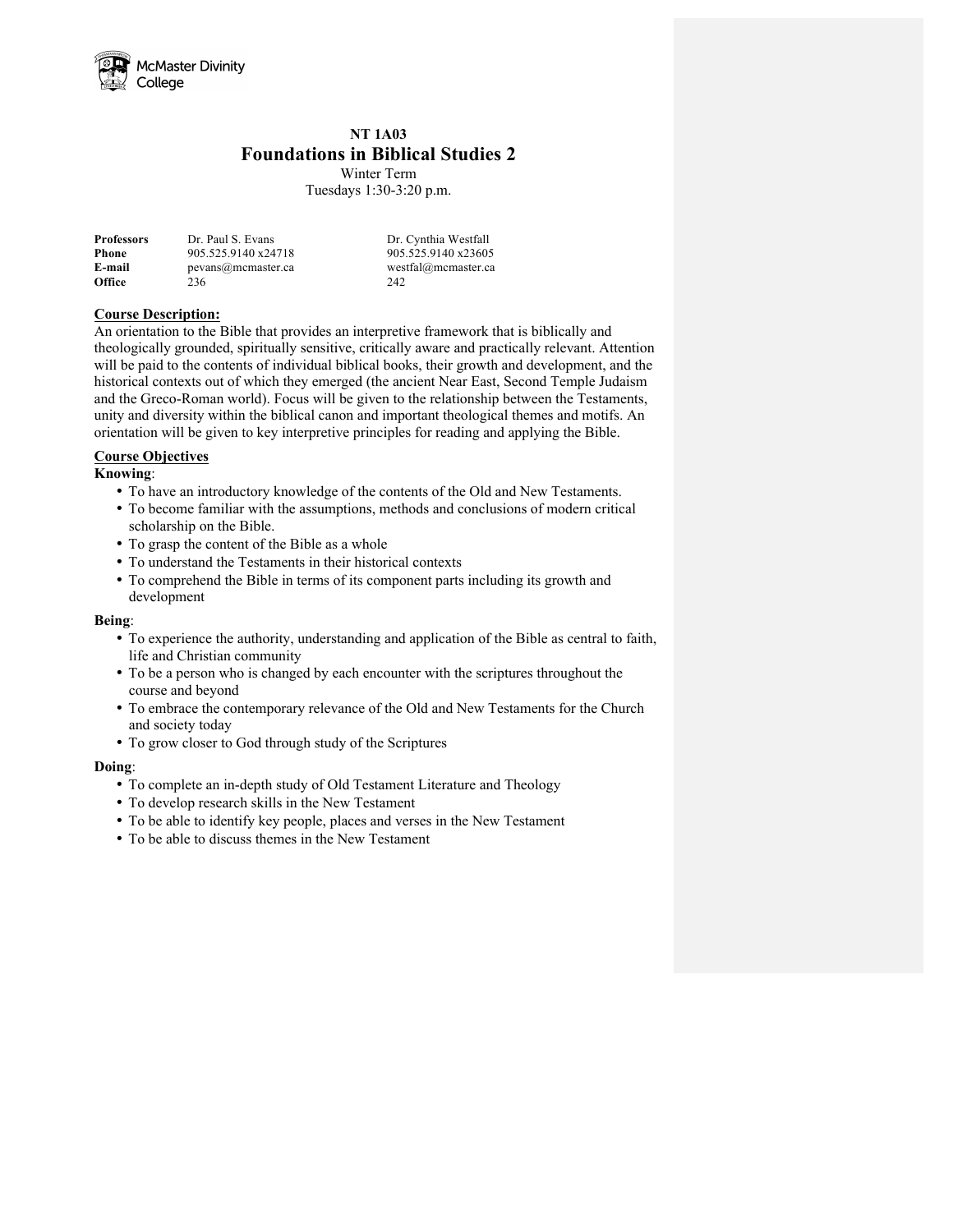#### **Required Textbooks for the Entire Year**

- Longman, Tremper and R. B. Dillard. *An Introduction to the Old Testament* (2nd ed.). Grand Rapids: Zondervan, 2006.
- Provan, Iain, V. Philips Long, and Tremper Longman. *A Biblical History of Israel*. Louisville: Westminster/John Knox, 2003.
- deSilva, David A. *An Introduction to the New Testament: Contexts, Methods & Ministry Formation.* Downers Grove, IL: InterVarsity, 2004.
- A Bible in a modern critical translation (e.g., NRSV, TNIV, NIV, CEB, NLT, NASB). For the Old Testament, *The Tanakh:* The New JPS Translation According to the Traditional Hebrew Text (Philadelphia: Jewish Publication Society, 1985) is recommended.
- Readings posted on the web, emailed or handed out in class

#### **Textbook Purchase:**

All required textbooks for this class are available from the College's book service, READ On Bookstore, Room 145, McMaster Divinity College. Texts may be purchased on the first day of class. For advance purchase, you may contact READ On Bookstores, 304 The East Mall, Suite 100, Etobicoke, ON, M9C 5K1: phone 416.620.2934; fax 416.622.2308; e-mail: books@readon.ca. Other book services may also carry the texts.

#### **Course Evaluation: The assignments and their weights are as follows:**

**1. 30% Literature and Theology of the Old Testament Paper.** Due Feb 4. Email pdf file.

- 15 pgs, double-spaced, 12pt Roman font throughout entire paper. However, footnotes must be single spaced and 10pt Roman font.
- See 'Paper Evaluation' section below

After reading Longman-Dillard (2006) and the entire Old Testament, students will write a theological thematic paper on the Old Testament interacting with both Longman-Dillard, material covered in the classroom and at least **5** other secondary sources. By way of **supplement** to these 5 sources, a student may use a **maximum of 2** internet resources. Students are responsible for the quality of these internet resources. These secondary sources do not include primary sources (the Bible, Josephus, Qumran). Each source listed must be drawn on in the paper and evidenced in the footnotes etc.

The theological theme(s) covered in the paper must interact with each of the major sections of the Old Testament (Torah, the Prophets and the Writings) and show awareness of the diversity exhibited in the Old Testament while also pointing out continuity and unity in this theology. The closing section of the paper (2 pages) must identify preliminary links between this Old Testament theology and the theology of the New Testament and through this the impact on the church today. Your paper must include a statement on the title page stating the percentage of Longman-Dillard read prior to the completion of the paper.

#### **2. 30% New Testament Research Paper**—Due March 18. Email pdf file.

• 15 pgs, double-spaced, 12pt Roman font throughout entire paper. However, footnotes must be single spaced and 10pt Roman font. See 'Paper Evaluation' section below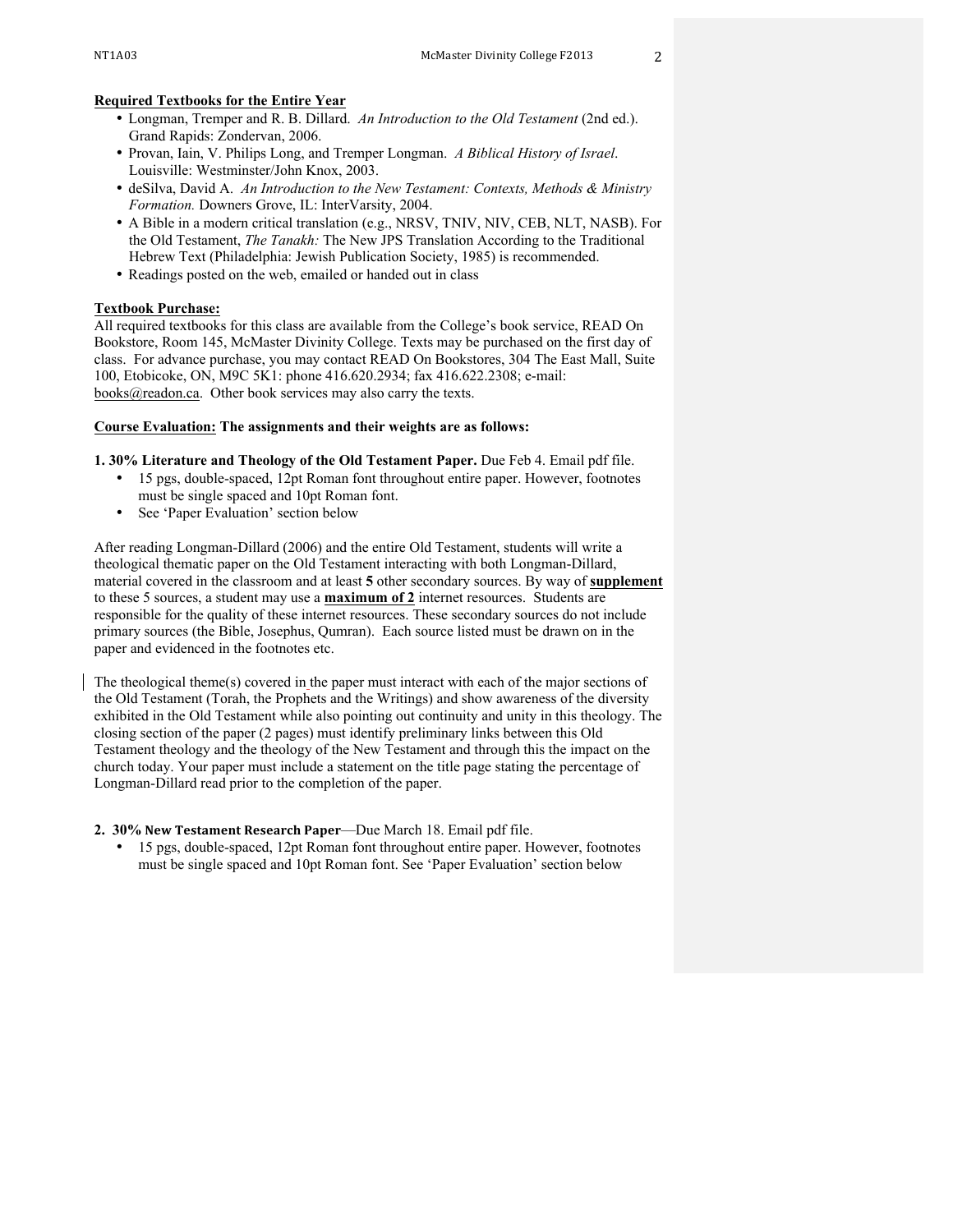Each student will write a research paper on the Gospels, Acts, Paul, the Johanine Literature (not John), the General Epistles, Revelation or related New Testament topics. The paper must contain a bibliography consisting of *at least* **12 items** of varied secondary sources (commentaries, theological dictionaries, specialized books and *at least 2 articles from refereed journals*). By way of **supplement** to these 12 sources, a student may use a **maximum of 2** internet resources. Students are responsible for the quality of these internet resources. These secondary sources do not include primary sources (the Bible, Josephus, Qumran). Each source listed must be drawn on in the paper and evidenced in the footnotes etc.

Choose a topic from the list below or in consultation with the professor :

Historical Jesus Parables and Preaching of Jesus Meaning of the Kingdom of God in the Gospels Messiah Jesus as Teacher Jesus' Ethics Jesus and the Law The Jesus Seminar The Jewishness of Jesus/Rabbi Jesu Some aspect of New Testament era (Roman, Greek, Jewish) culture or customs (e.g. marriage, Slavery, Roman law, dress) Josephus, the Jewish historian & NT Interpretation Formation of the NT Canon Pseudonymity and the NT Writings Synoptic Problem and Source Criticism Textual Criticism New Perspective on Paul The Formation and Care of Congregations in Acts or Paul The Delay of the Parousia in Paul or the General Epistles Typology & Symbolism Structure of an NT book Exegesis of an NT passage

#### • ALL OTHER TOPICS MUST BE APPROVED BY PROFESSOR WESTFALL

#### **3. 30%. Final Exam. Date TBD (During exam week)**

The main purpose of the final examination is to help students master basic knowledge of the Bible and its historical context, identify major themes, and assimilate material from the course.

The Final exam will consist of people, places, key passages, and 4 essays. Each student will list the books of the New Testament as well.

#### **4. 10% Reading the New Testament, Textbooks and Other Assigned Readings**

Each student is to read the entire New Testament during this semester in order to get a sense of both its content and flow. On the date of the final exam, each student will submit a reading report, stating the combined percentage of the reading completed on time.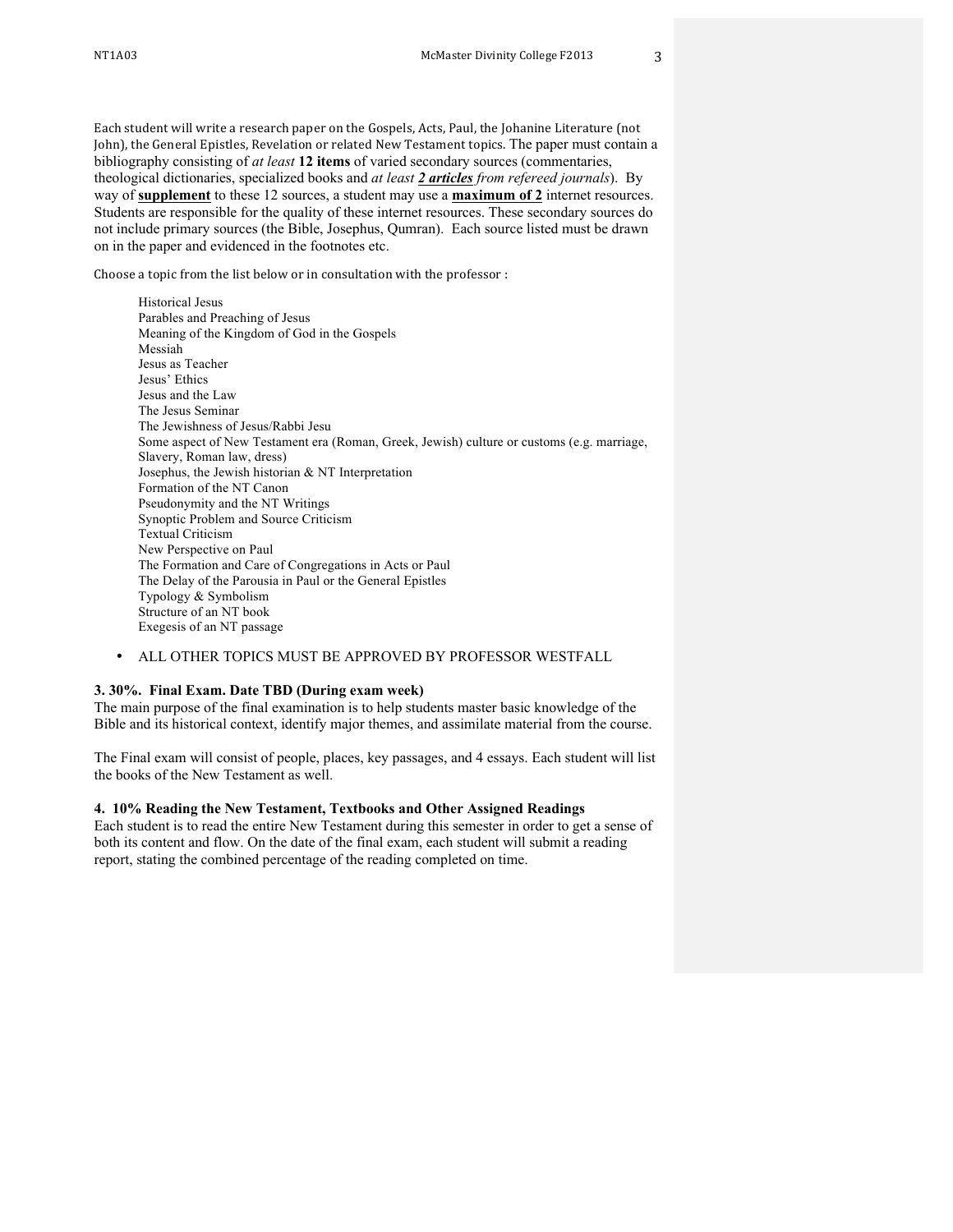#### **Grading Summary**

**1. 30%** Literature and Theology of the Old Testament Paper

**2. 30%** New Testament Research Paper

- **3. 30%** Final Exam.
- **4. 10%** Reading

#### **College Style for Submission of Written Work**

All stylistic considerations (including but not limited to questions of formatting, footnotes, and bibliographic references) must conform to the McMaster Divinity College Style Guidelines for Essays and Theses (revision March 4, 2013)

http://www.mcmasterdivinity.ca/sites/default/files/documents/MDCStyleGuideMarch0413.pdf Failure to observe appropriate form will result in grade reductions.

All papers to be submitted in electronic format only (a pdf file)—no hardcopies! The research paper on the History of Israel must be emailed to pevans@mcmaster.ca. The Jesus in Context paper must be emailed to westfal@mcmaster.ca

If you need a program for creating pdfs go to http://primopdf.com or http://www.pdf995.com for a free pdf maker. Include your last name in the file name of your attachment (e.g., evans.researchpaper.pdf). To avoid late marks papers must be received before the end of the calendar day on which they are due (i.e., before midnight Eastern Standard Time).

#### **Policy concerning late papers**

Extensions for papers will not be given except in very exceptional circumstances. (serious illness, family crises, etc.). Busy-ness, computer problems etc. are not legitimate reasons to grant extensions and in the interests of fairness any request for extensions will take into account the entire class. Late assignments will be docked at the rate of 1% per day for the first 7 days (including weekends) and 4% per day after that. All assignments must be received by the last day of class in order to avoid a failing grade in the class.

#### **Inclusive language**

McMaster Divinity College uses inclusive language for human beings in worship services, student written materials, and all of its publications. In reference to biblical texts, the integrity of the original expressions and the names of God should be respected. The NRSV and TNIV are examples of the use of inclusive language for human beings. It is expected that inclusive language will be used in chapel services and all MDC assignments.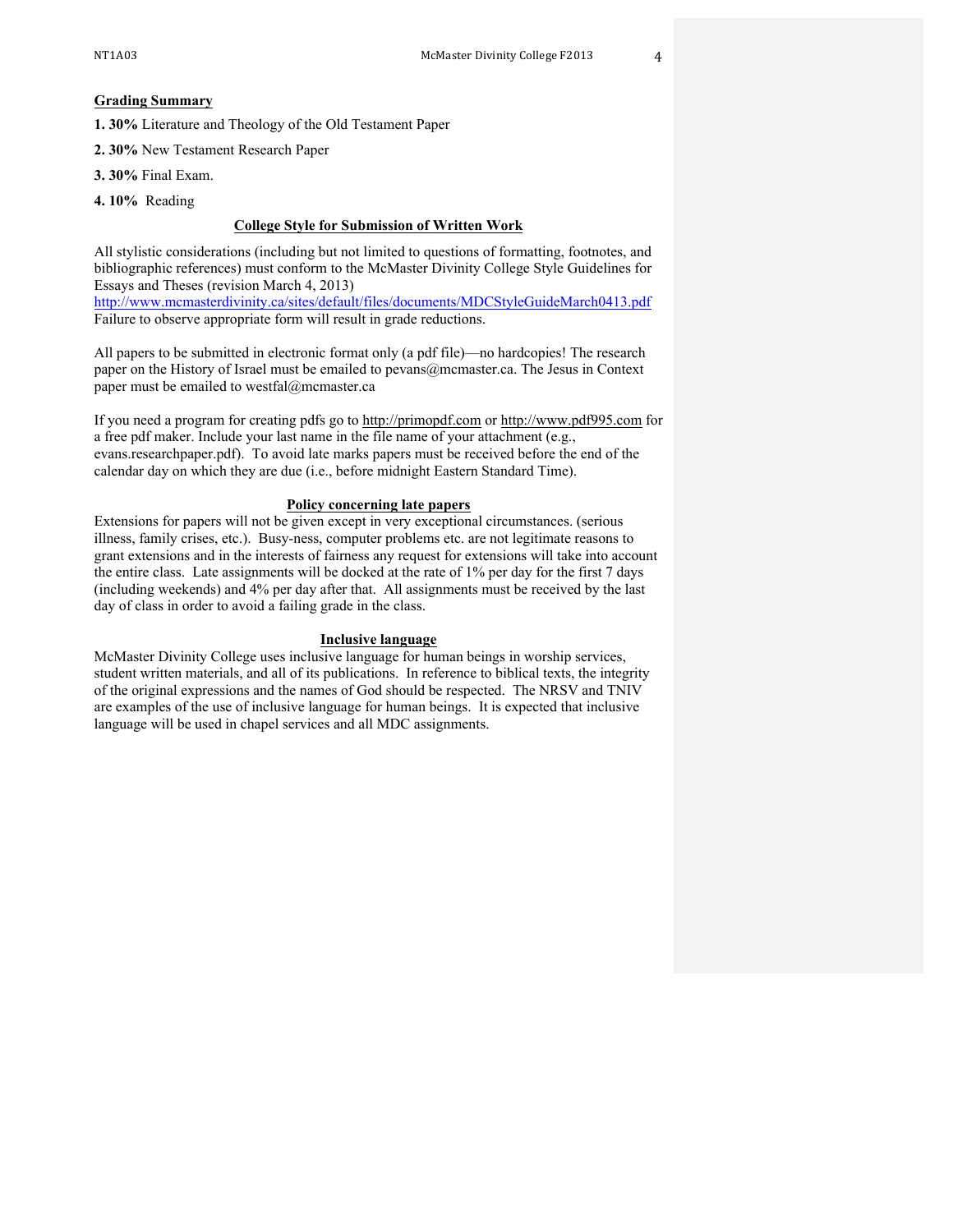#### NT1A03 McMaster Divinity College F2013 5

# **Classroom Behaviour**

### **Attendance & Participation**

- Students are expected to be on time to class or ready to give an explanation for their tardiness to the professor.
- Students are also expected to stay for the entire class session, unless arranged in advance with the professor.
- More than 2 absences may result in a reduction of the final grade, more than 4 absences may result in failure
- Students are not to carry on off-topic conversations in class.
- All student participation in way of comments or questions must be done without disrespect or ridicule
- Students may eat or drink in class if they do not distract others and they clean up their desks.

#### **Academic Honesty:**

Academic dishonesty is a serious offence that may take any number of forms, including plagiarism, the submission of work that is not one's own or for which previous credit has been obtained, and/or unauthorized collaboration with other students. Academic dishonesty can result in severe consequences, e.g., failure of the assignment, failure of the course, a notation on one's academic transcript, and/or suspension or expulsion from the College. Students are responsible for understanding what constitutes academic dishonesty. Please refer to the Divinity College Statement on Academic Honesty ~ http://www.mcmasterdivinity.ca/programs/rules-regulations

#### **Disclaimer.**

This syllabus is for information only and remains the property of the respective professor. This syllabus has been prepared with the best information available, but the professor reserves the right to change the content and format of the course.

#### **Office Hours**

Westfall Office Hours TBA

Other times by appointment

Cindy 6/12/13 2:41 PM **Deleted:** : Cindy 6/12/13 2:41 PM **Formatted:** Indent: Left: 0.23" Cindy 6/12/13 2:41 PM **Deleted:** Monday 5:30-6:30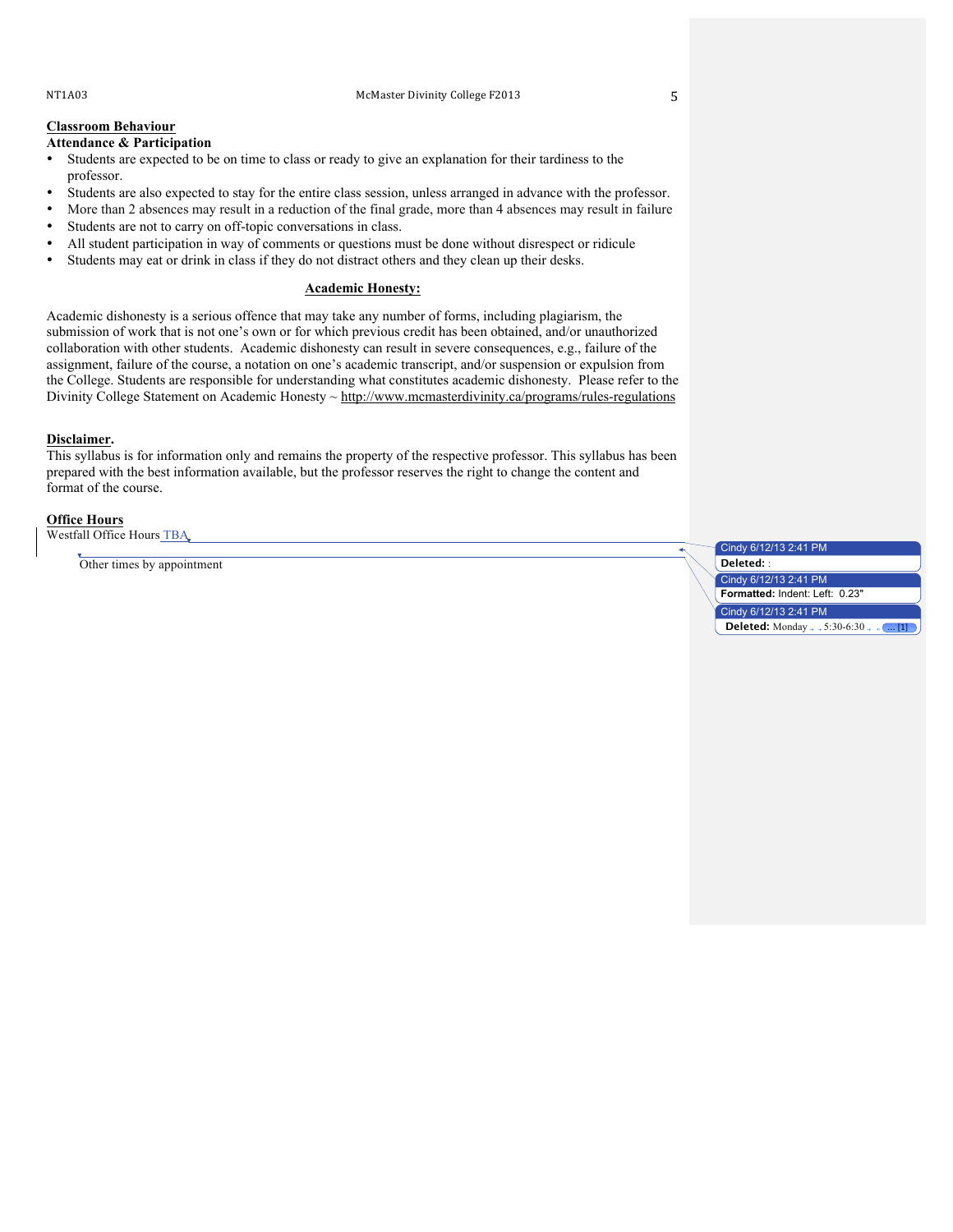# **NT1A03 Daily Schedule**

| <b>DATE</b>       | <b>CLASS SESSION/Assignment</b>                                                                | Reading                              | <b>Bible Reading</b>                                                     |
|-------------------|------------------------------------------------------------------------------------------------|--------------------------------------|--------------------------------------------------------------------------|
| Jan 7             | Introduction to course, OT Literature: The<br>Latter Prophets                                  | Longman-Dillard<br>chs. 20-21, 23    |                                                                          |
| Jan $14$          | OT Literature: The Latter Prophets                                                             |                                      |                                                                          |
| Jan $21$          | OT Literature: The Writings                                                                    | Longman-Dillard<br>chs 15-19, 22     |                                                                          |
| Jan <sub>28</sub> | OT Literature: The Writings                                                                    | Longman-Dillard<br>chs 19, 12-14, 24 |                                                                          |
| Feb 4             | Synoptic Issues, Mark & Matthew<br>Literature and Theology of the OT Paper                     | DeSilva<br>pp.194-297                | Mark, Matthew                                                            |
| Feb 11            | Narrative, Luke-Acts                                                                           | DeSilva<br>pp. 298-390               | Luke, Acts                                                               |
| Feb 18            | <b>Reading Week</b>                                                                            |                                      |                                                                          |
| Feb 25            | John                                                                                           | DeSilva<br>pp. 391-448               | John                                                                     |
| Mar 4             | The Pauline mission begins<br>Genre of letter/epistle<br>Introduction to Paul<br>Issues emerge | DeSilva<br>475-554                   | Bring examples of letters to class<br>Galatians vs. James<br>1 & 2 Thess |
| Mar 11            | Pauline controversy<br>Issues clarified<br>The New Perspective on Paul                         | DeSilva<br>555-639                   | 1 & 2 Corinthians<br>Romans                                              |
| Mar 18            | The Pauline mission operated from prison<br><b>New Testament Research paper</b>                | DeSilva<br>640-732                   | Philippians<br>Colossians & Ephesians<br>Philemon                        |
| Mar 25            | The torch passes from Paul                                                                     | DeSilva<br>733-775                   | 1& 2 Timothy & Titus                                                     |
| Ap 1              | The early church in crisis                                                                     | DeSilva<br>776-884                   | Hebrews. James<br>1 & 2 Peter & Jude                                     |
| Ap 8              | Ultimate Perspectives on early church problems                                                 | DeSilva<br>449-474<br>885-931        | $1,2,3$ John<br>Revelation                                               |
| Ap 15             | <b>Final Examination</b><br>Submit reading report on the final exam                            |                                      |                                                                          |